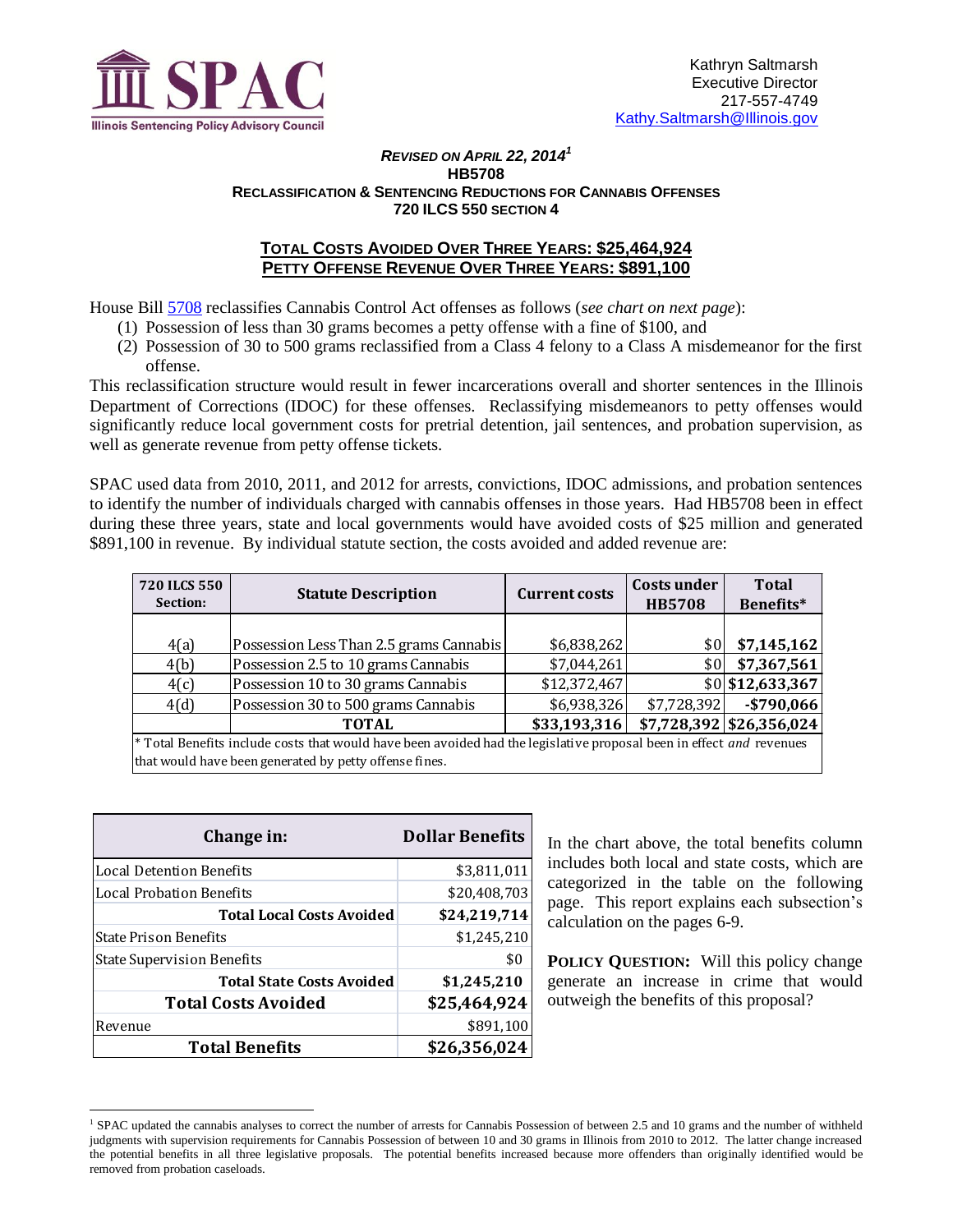|                        |                                 | <b>Possession</b><br>720 ILCS 550/4 |               |  |
|------------------------|---------------------------------|-------------------------------------|---------------|--|
|                        | <b>Cannabis Amounts</b>         | Current Law                         | Proposed      |  |
| $1 - 2.5$<br>grams     | First offense<br>Second or more | Class C                             | Petty Offense |  |
| (a)<br>$2.5 - 10$      | offense<br>First offense        | Class B                             |               |  |
| grams<br>(b)           | Second or more<br>offense       |                                     | Petty Offense |  |
| $10 - 30$              | First offense                   | Class A                             |               |  |
| grams<br>(c)           | Second or more<br>offense       | Class 4                             | Petty Offense |  |
| 30-500                 | <b>First offense</b>            | Class 4                             | Class A       |  |
| grams<br>(d)           | Second or more<br>offense       | Class 3                             | Class 4       |  |
| 500-2,000 grams<br>(e) |                                 | Class 3                             | Class 3       |  |
| 2,000-5,000 grams      |                                 | Class 2                             | Class 2       |  |
|                        | Over 5,000 grams<br>(g)         | Class 1                             | Class 1       |  |

**HB 5708** Changes in Sentence Classifications – petty offense fines are \$100

**OUTCOMES:** This analysis was prepared using the Illinois Results First approach. When fully populated with state criminal justice data on costs, system involvement, and programming, the Illinois Results First cost-benefit model will be capable of estimating the number of victimizations added or avoided through implementation of this proposal.<sup>2</sup> As a general proposition, incapacitation reduces the number of crimes committed while individuals are incarcerated; however, diversion, treatment, and educational programs can be highly effective in reducing recidivism. The increase in crime may therefore be offset by the benefits of increased access to programs and services that reduce recidivism. This would produce a possible positive multiplier effect that cannot easily be quantified.

**METHODOLOGY:** SPAC performed a retrospective analysis of data on arrests, convictions, and sentences for cannabis offenses in calendar years 2010, 2011, and 2012. This approach does not project future impact. SPAC's calculation is the change in costs incurred by state and local governments had the legislative proposal been in effect for those years.

SPAC calculates and sets cost figures annually so that analyses are consistent over the legislative session. For IDOC, SPAC uses a marginal cost of \$5,961, the cost of adding one additional inmate, if the population impact is less than 800 inmates, the equivalent of a housing unit. If the population impact exceeds 800 inmates, SPAC will use the per capita cost of \$21,600, which accounts for the increased administrative and operational costs of obtaining and maintaining additional bed space.

 $\overline{a}$ 

<sup>&</sup>lt;sup>2</sup> The Illinois Results First cost-benefit model is being developed with assistance from the Pew-MacArthur Results First initiative, a project of the Pew Charitable Trusts and the John D. and Catherine T. MacArthur Foundation that works with states to implement an innovative cost-benefit analysis approach to state policy decision making.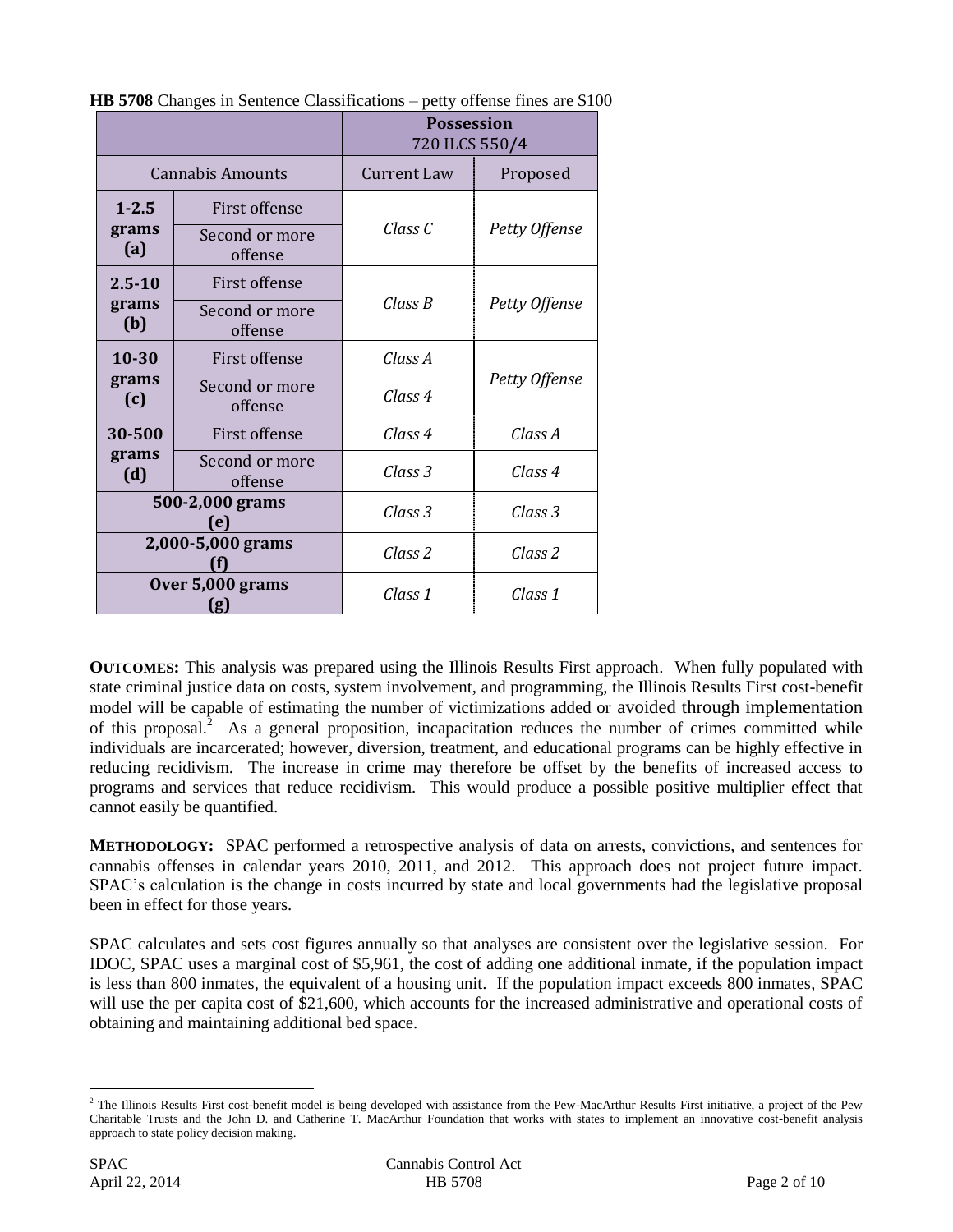For local costs, SPAC surveyed county jails on marginal costs. The responses provided a statewide average marginal jail cost of \$15,256 that incorporates Cook County, suburban counties, and counties across the state. The Administrative Office of the Illinois Courts (AOIC) calculated the cost of probation based on risk level. \$1,800 is the average of these annual costs.

To calculate the cost of public spending on these offenses for 2010 through 2012, SPAC used Criminal History Reporting Information (CHRI) and IDOC data on the number of arrests, convictions, admissions to prison and probation and the average length of stay in criminal justice facilities. During these three years, the data show:

|                                          | <b>Possession</b> |           |           | <b>Manufacture or</b><br><b>Delivery</b> |           |           | <b>Other</b> | <b>Plant</b><br><b>Production</b> |
|------------------------------------------|-------------------|-----------|-----------|------------------------------------------|-----------|-----------|--------------|-----------------------------------|
| <b>Cannabis</b>                          | 2010              | 2011      | 2012      | 2010                                     | 2011      | 2012      | 2010-2012    | 2010-2012                         |
| Arrests                                  | 49,050            | 44,615    | 41,423    | 4,413                                    | 4,101     | 4,010     | 3,650        | 1,269                             |
| Convictions                              | 5,840             | 4,942     | 3,128     | 1,524                                    | 1,475     | 1,371     | 650          | 323                               |
| Probation                                | 780               | 730       | 705       | 783                                      | 758       | 689       | 264          | 183                               |
| Withheld Judgments                       | 3,242             | 2,717     | 1,746     | 355                                      | 347       | 325       |              |                                   |
| <b>IDOC</b> Admissions                   | 253               | 215       | 243       | 452                                      | 426       | 396       | 180          | 39                                |
| Average Sentence Imposed                 | $2.2$ yrs         | $2.2$ yrs | $2.0$ yrs | $3.3$ yrs                                | $3.4$ yrs | $3.5$ yrs | $3.5$ yrs    | $3.0$ yrs                         |
| Average Prison Time Served               | $0.5$ yrs         | $0.6$ yrs | $0.7$ yrs | $1.0$ yrs                                | $1.0$ yrs | $1.2$ yrs | $1.1$ yrs    | $0.8$ yrs                         |
| <b>Average Pretrial Detention Period</b> | $0.2$ yrs         | $0.3$ yrs | $0.3$ yrs | $0.3$ yrs                                | $0.3$ yrs | $0.3$ yrs | $0.3$ yrs    | $0.2$ yrs                         |
| Total time in custody (years)            | 0.7               | 0.9       | 1.0       | 1.3                                      | 1.3       | 1.5       | 1.4          | 1.0                               |

*Source:* SPAC analysis of CHRI and IDOC data

**NOTE:** The differences in arrest, conviction and sentencing numbers reflect the effect of charging decisions, plea bargains, and trial outcomes. Many individuals arrested for these cannabis offenses have charges dropped without a guilty plea or trial. Other offenses receive "withheld judgments," which occur when an offender pleads guilty and gets sentenced to 1410, 710, or TASC probation. If the offender successfully completes the probation the plea is vacated. If an offender is sentenced to court supervision, the judgment is not entered and the charges are dismissed at the end of the supervision term. In both cases the offender avoids a criminal conviction for that offense.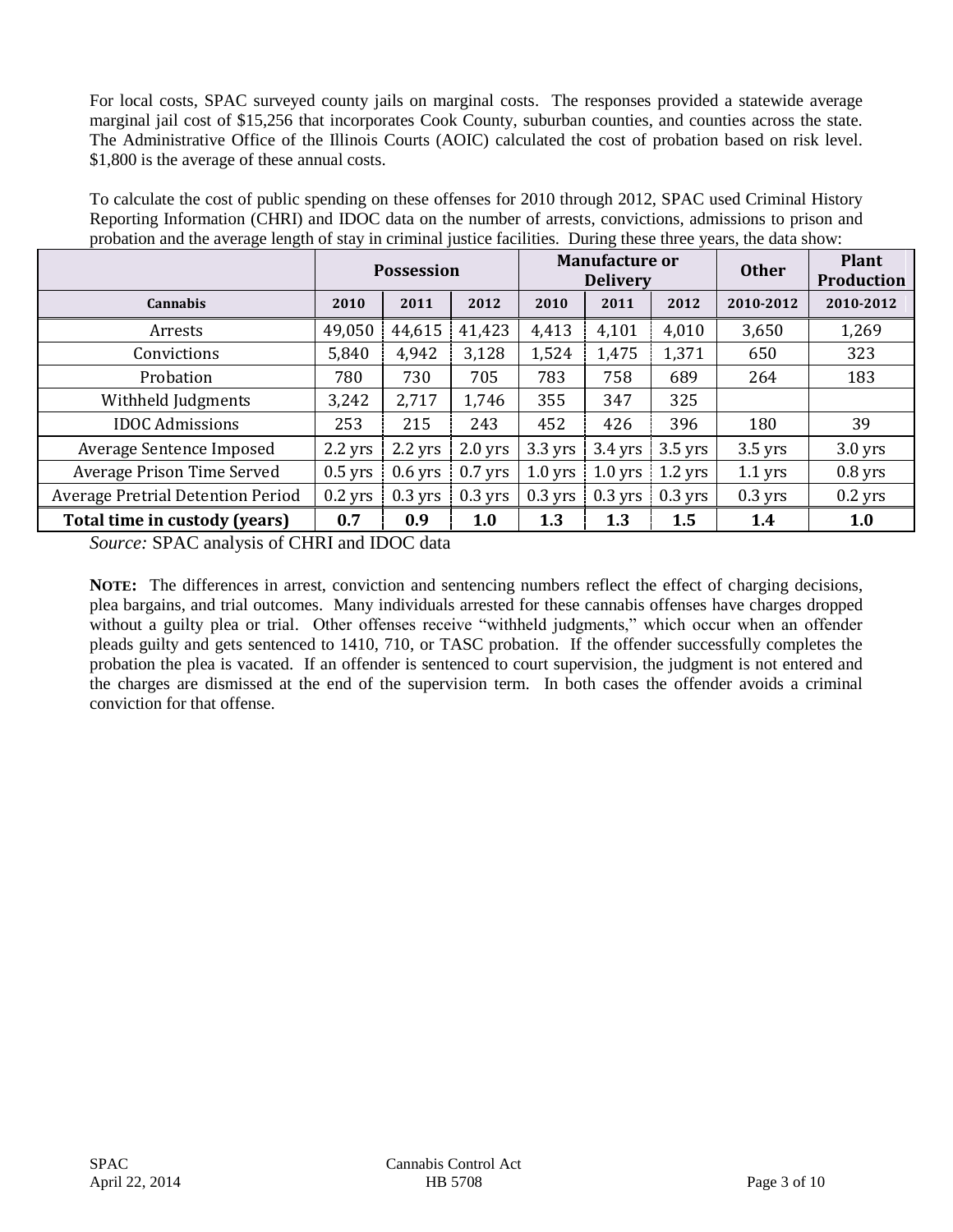### **LIMITATIONS AND ASSUMPTIONS:**

- 1. The analysis excludes the cost of state supervision during mandatory supervised release.
- 2. SPAC does not include the local costs for detaining offenders who are arrested but not convicted or given a withheld judgment.
- 3. The administrative costs of issuing tickets and collecting petty offense fines could not be determined due to data limitations.
- 4. For felonies that become misdemeanors under the proposal, SPAC assumes offenders will receive the maximum misdemeanor sentence length. If the sentences imposed are shorter, then SPAC's expected costs under the proposal may be higher than would actually be experienced.
- 5. To calculate the total number of offenders with arrests, convictions, probation sentences, or withheld judgments, SPAC counts the number of offenders with at least one charge under each subsection of the Cannabis Control Act. For the total number of offenders admitted to IDOC, SPAC counts offenders only under their most serious offense.
- 6. The capital costs of construction are not included.
- 7. Costs for criminal justice employees' health and pension benefits are not included because they are often not budget items for, or expenses seen by, individual agencies.

## **SPAC's** *Fiscal Impact* **figures may not match IDOC's** *Fiscal Notes* **for the following reasons:**

- 1. IDOC projects forward ten years based on the past year's prison admissions. In contrast, SPAC analyzes the prior three years and calculates the costs that would have occurred had the proposed changes been the law. Both methods assume there are no additional offenders being sentenced and consistent with criminology research—that changes in sanction lengths do not have a significant deterrent effect.
- 2. For population increases greater than 500 beds, IDOC accounts for construction costs associated with the increased space needed. Please note that "construction costs" reflect not only construction or repurposing of facility space, but also the higher operational costs required for providing additional beds over time.
- 3. SPAC determines annual cost estimates at the beginning of each year and uses these estimates in every analysis. This method allows for comparisons of bills throughout the legislative session terms.
- 4. If the impact on the average daily population (ADP) is 800 people or more, SPAC uses a per capita cost which accounts for the increased administrative and space-management costs. If the change is less than 800, SPAC uses the marginal cost of incarceration which is the additional cost of adding just one inmate to the population, which does not require administrative or space-management costs. SPAC uses this number because 800 beds equals one housing unit and four housing units make one prison.

## **IMPACT OF PROPOSED LEGISLATION ON STATE PRISONS: \$1,245,210** *costs avoided*

## *over three years***.**

Had this proposal been in place from 2010 through 2012, IDOC would have seen these reduced costs using the annual marginal cost of \$5,961 per inmate. This cost excludes IDOC post-release supervision costs and is due mainly to fewer Class 4 felony offenders entering prison.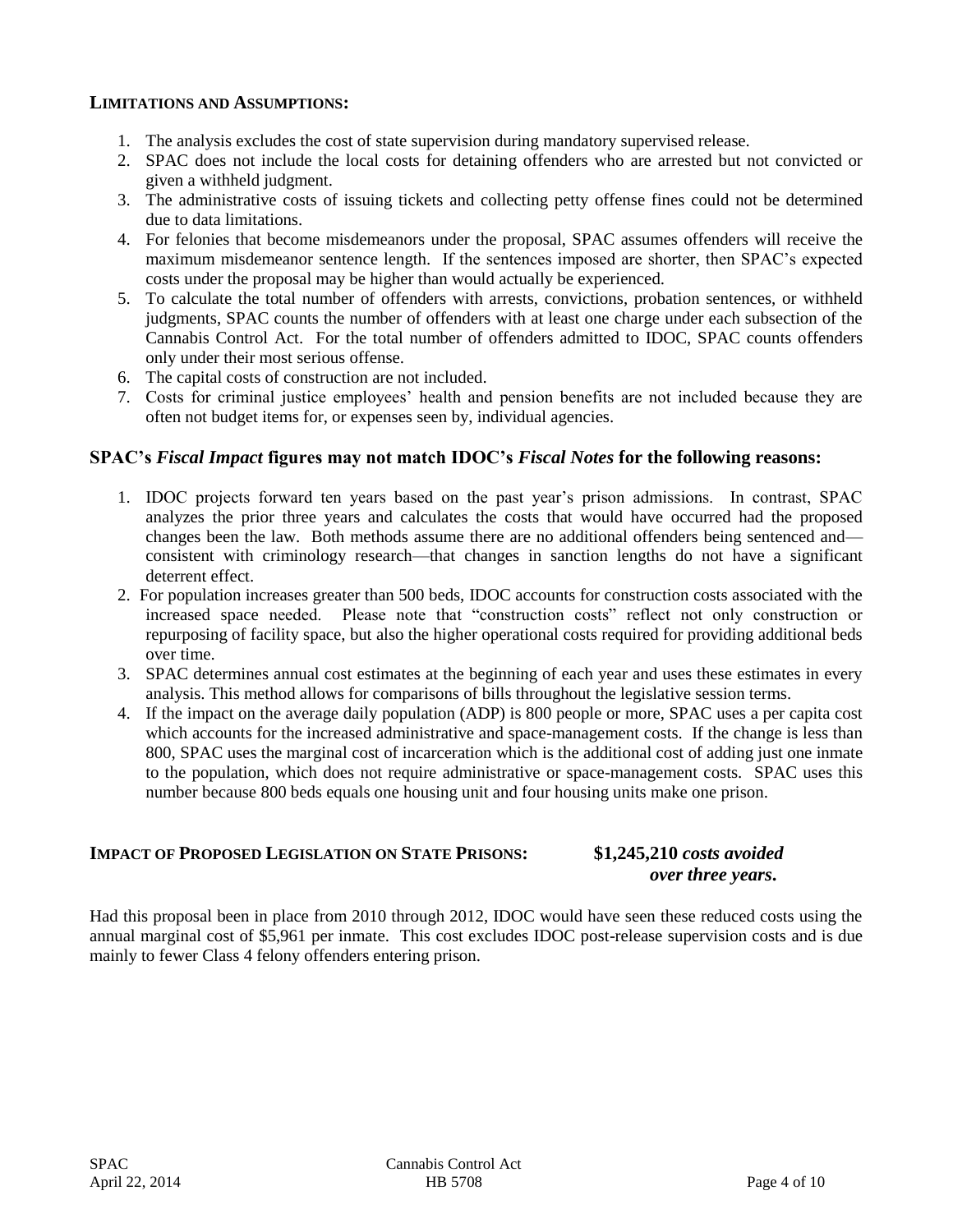## **IMPACT OF PROPOSED LEGISLATION ON COUNTY JAILS: \$3,811,011** *costs avoided*

# *over three years***.**

Jails would see a change in their average daily population due to changes in the number of offenders detained and misdemeanor sentences that could include jail time. This reduction is offset somewhat by additional offenders shifting from felony prison sentences to misdemeanor county jail sentences. For this analysis, SPAC assumes that the average length of pretrial detention time is unchanged by this legislation. SPAC also assumes that individuals charged with petty offenses would not be subject to any detention.

- SPAC uses an estimated pretrial detention cost of \$15,256 per inmate per year.
- SPAC conservatively excludes the cost of detaining individuals arrested or charged but not convicted. Avoiding these detentions would result in additional cost savings for jails.

### **IMPACT OF LEGISLATION ON VICTIMS, PUBLIC SAFETY, AND COMMUNITIES: unknown.**

Generally, a decrease in incarceration will result in an increase in crime. The extent of the increase depends on the future conduct of offenders not in custody. Evidenced-based programs for diversion, treatment, cognitive skills, and education can measurably reduce recidivism; therefore if resources are shifted from incarceration into those programs the recidivism reduction effect could offset any increase in crime. The balance between the benefits of reducing the use of incarceration, increasing access to evidence-based programming, and the costs of additional crime can be determined through the use of cost-benefit analysis. SPAC is developing the methodology to analyze these effects.

#### **IMPACT OF LEGISLATION ON PROBATION: \$20,408,703** *costs avoided*

# *over three years.*

As a general rule, probation costs significantly less than prison. For this analysis, SPAC used \$1,800 per individual per year as the average cost of probation based on information provided by AOIC for FY13. The costs avoided are due to currently probationable offenses being reclassified to a petty offense. This change in caseload does not signify a change in the need for probation officers to adequately supervise all offenders sentenced to probation.

## **IMPACT ON CANNABIS PETTY OFFENSE REVENUE: \$891,100** *additional*

# *revenue over three years.*

Had the legislation been in effect from 2010 to 2012, many individuals would have received \$100 fines resulting in annual revenues of \$297,033. SPAC estimated this revenue generated from 8,911 offenders and added it to total statewide benefits.

### **OTHER UNKNOWN IMPACTS OF PROPOSED LEGISLATION:**

**JUDICIAL SYSTEM.** Petty offense processing would consume administrative resources. However, the additional administrative processing may be offset by fewer misdemeanor cases by courts. Due to the multitude of possibilities for implementing the administrative processing of the petty offense tickets, SPAC was unable to reliably estimate the size of these two effects.

**LAW ENFORCEMENT.** At this time, no reliable data are available to estimate the effects on law enforcement operations of reclassifying these offenses.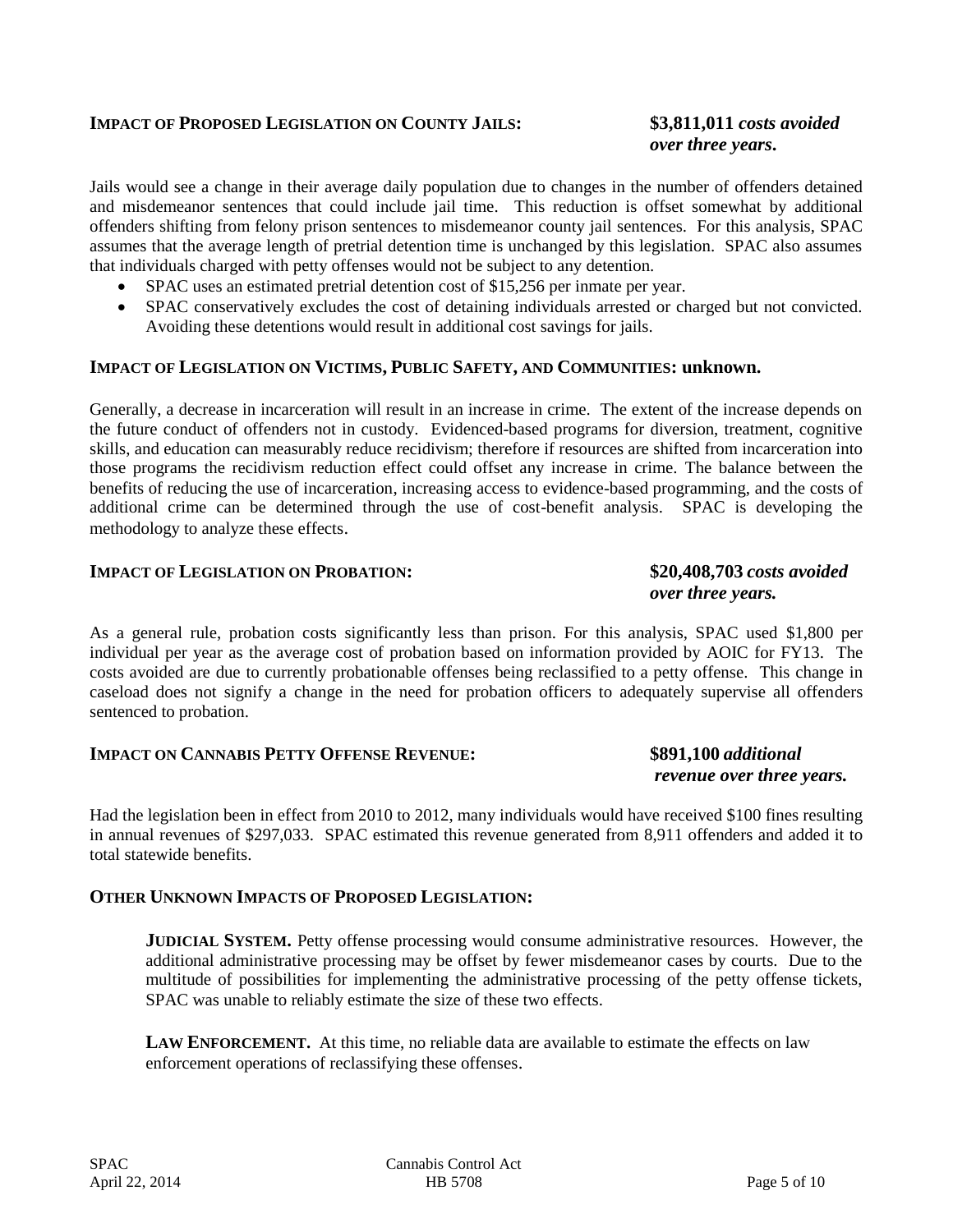### **Cannabis Possession For Less Than 2.5 Grams**

#### **2010, 2011, and 2012 720 ILCS 550/4(a)**

|                          |        |                       | 1010W1011   |
|--------------------------|--------|-----------------------|-------------|
| <b>Total Arrests</b>     | 58.153 | <b>Current Cost</b>   | \$6.838.262 |
| Total Convictions        | 3.674  | Proposed Cost         | \$0         |
| Total Withheld Judgments | 2.784  | Petty Offense Revenue | \$306.900   |
|                          |        |                       |             |

*Withheld judgments result in charges being dismissed or the judgment of guilt being vacated upon successful completion of 1410, 710, or TASC probation.*

|                                            |        | $-0.101 - 0.11$ , which $-0.11$ |                       |                   |
|--------------------------------------------|--------|---------------------------------|-----------------------|-------------------|
|                                            |        |                                 |                       | Dollar Value From |
|                                            |        |                                 |                       | 2010 to 2012      |
| Total Arrests                              | 58,153 |                                 | <b>Current Cost</b>   | \$6,838,262       |
| <b>Total Convictions</b>                   | 3,674  |                                 | Proposed Cost         | \$0               |
| Total Withheld Judgments                   | 2,784  |                                 | Petty Offense Revenue | \$306,900         |
| Withheld judgments result in charges being |        |                                 | <b>Total Benefits</b> | \$7,145,162       |

|                  |                    | Number of<br>Average Sentence |                | Average Sentence | Average Sentence |
|------------------|--------------------|-------------------------------|----------------|------------------|------------------|
|                  |                    | Offenders                     | Imposed (days) | Imposed (years)  | Served (years)   |
|                  |                    |                               | л              | A / 365.25       |                  |
| <b>Sentences</b> | Pretrial Detention | 564                           |                | 0.03             | 0.03             |
|                  | Probation          | 285                           | 435            | 1.19             | 1.19             |
|                  | Special Probation  | 2,784                         | 435            | 1.19             | 1.19             |
|                  | Jail Time          | $\blacksquare$                |                |                  |                  |
|                  | <b>IDOC</b> Prison |                               |                |                  |                  |

*Note:*

*SPAC was unable to identify local jail sentence terms for this statute. Special probation refers to supervision with special conditions, such as 1410, 710, or TASC probation.* 

|                      |                         | Cost     | Length of Time | Number of        | Current Cost for | Total Cost of         |
|----------------------|-------------------------|----------|----------------|------------------|------------------|-----------------------|
|                      |                         |          | (Years)        | <b>Offenders</b> | Each Offender    | <b>Current System</b> |
|                      |                         |          |                | N                | $C \times L$     | $C \times L \times N$ |
|                      | Pretrial Detention      | \$15,256 | 0.03           | 564              | \$459            | \$259,133             |
| <b>Current Costs</b> | Probation               | \$1,800  | 1.19           | 3.069            | \$2.144          | \$6,579,129           |
|                      | <b>IDOC</b> Prison      | \$5,961  |                |                  | \$0              | \$0                   |
|                      | <b>IDOC</b> Supervision | \$2,079  |                | $\sim$           | \$0              | \$0                   |
|                      | Total                   |          |                |                  | \$2,603          | \$6,838,262           |

*Notes: SPAC uses the average cost of supervising all risk levels of offenders from AOIC's 2011 calculations.*

|                              | Area Affected           | Cost     | Length of Time<br>Expected (Years) | Number of<br>Offenders   | Cost of Legislative<br>Proposal Per<br>Offender | <b>Total Cost of</b><br>Legislative<br>Proposal |
|------------------------------|-------------------------|----------|------------------------------------|--------------------------|-------------------------------------------------|-------------------------------------------------|
|                              |                         |          |                                    | N                        | $C \times L'$                                   | $C \times L' \times N$                          |
| <b>Effect of Legislative</b> | Pretrial Detention      | \$15,256 |                                    |                          | \$0                                             | \$0                                             |
| <b>Proposal</b>              | Probation               | \$1,800  |                                    | $\overline{\phantom{a}}$ | \$0                                             | \$0                                             |
|                              | Jail Time               | \$15,256 |                                    | $\overline{\phantom{a}}$ | \$0                                             | \$0                                             |
|                              | <b>IDOC</b> Prison      | \$5,961  | $\overline{\phantom{a}}$           | $\overline{\phantom{a}}$ | \$0                                             | \$0                                             |
|                              | <b>IDOC</b> Supervision | \$2,079  | $\overline{\phantom{a}}$           | $\overline{\phantom{a}}$ | \$0                                             | \$0                                             |
|                              | Petty Offense Fines     | \$100    |                                    | 3.069                    | \$100                                           | \$306,900                                       |
|                              | Total                   |          |                                    |                          | \$100                                           | \$306,900                                       |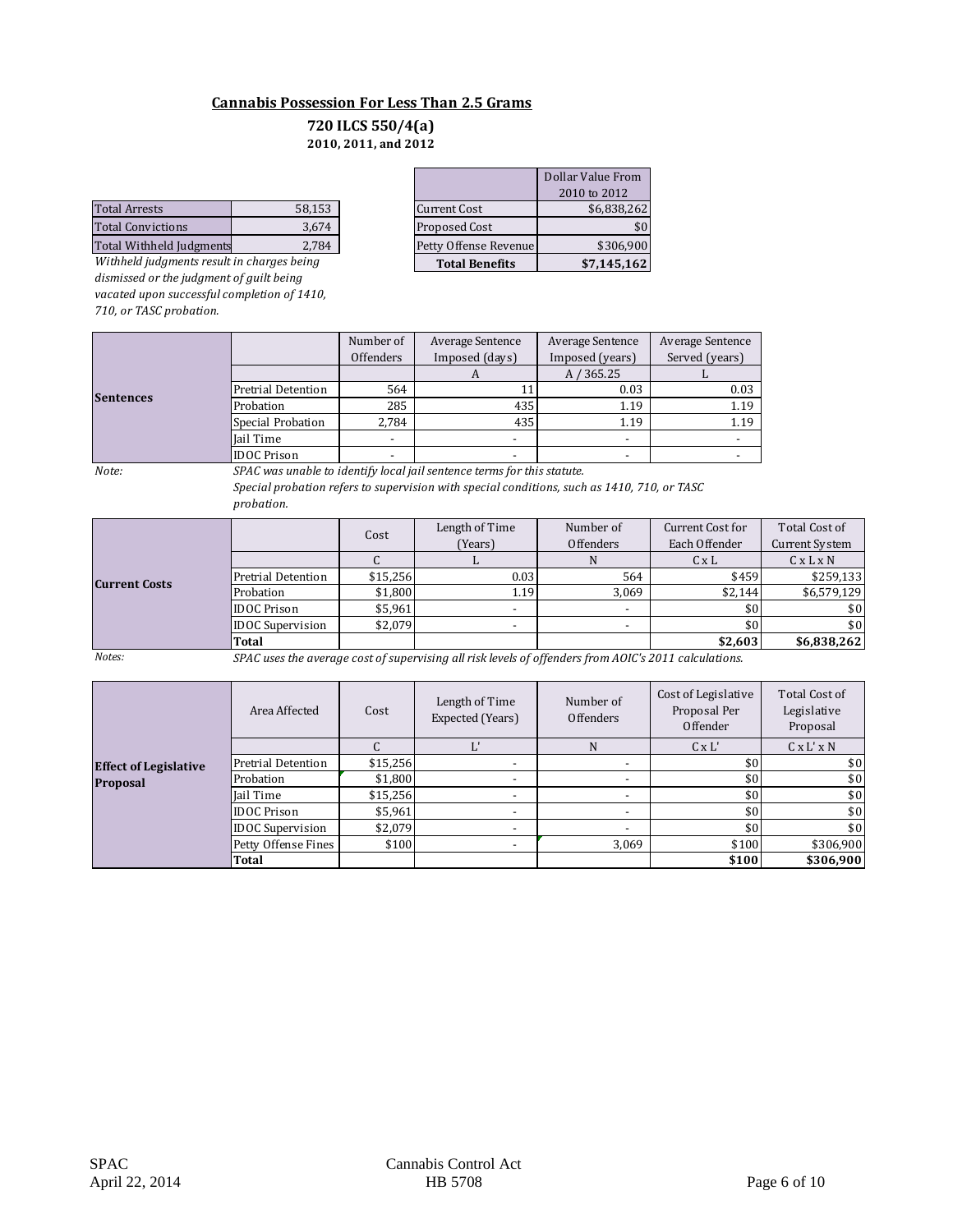#### **Cannabis Possession 2.5 to 10 grams 2010, 2011, and 2012 720 ILCS 550/4(b)**

|                          |        |                       | 1010W1011   |
|--------------------------|--------|-----------------------|-------------|
| <b>Total Arrests</b>     | 48.258 | Current Cost          | \$7.044.261 |
| <b>Total Convictions</b> | 4.654  | <b>Proposed Cost</b>  | \$0         |
| Total Withheld Judgments | 2.972  | Petty Offense Revenue | \$323.300   |
|                          |        |                       |             |

*Withheld judgments result in charges being dismissed or the judgment of guilt being vacated upon successful completion of 1410, 710, or TASC probation.*

| 2010, 2011, and 2012                       |        |  |                       |                   |  |  |
|--------------------------------------------|--------|--|-----------------------|-------------------|--|--|
|                                            |        |  |                       | Dollar Value From |  |  |
|                                            |        |  |                       | 2010 to 2012      |  |  |
| <b>Total Arrests</b>                       | 48,258 |  | <b>Current Cost</b>   | \$7,044,261       |  |  |
| <b>Total Convictions</b>                   | 4,654  |  | Proposed Cost         | \$0               |  |  |
| Total Withheld Judgments                   | 2,972  |  | Petty Offense Revenue | \$323,300         |  |  |
| Withheld judgments result in charges being |        |  | <b>Total Benefits</b> | \$7,367,561       |  |  |

|                  | Number of          |                          | Average Sentence | Average Sentence | Average Sentence |
|------------------|--------------------|--------------------------|------------------|------------------|------------------|
|                  |                    | Offenders                | Imposed (days)   | Imposed (years)  | Served (years)   |
|                  |                    |                          |                  | A / 365.25       |                  |
|                  | Pretrial Detention | 817                      | 15               | 0.04             | 0.04             |
| <b>Sentences</b> | Probation          | 261                      | 410              | 1.12             | 1.12             |
|                  | Special Probation  | 2.972                    | 410              | 1.12             | 1.12             |
|                  | Iail Time          | $\blacksquare$           |                  |                  |                  |
|                  | <b>IDOC</b> Prison | $\overline{\phantom{0}}$ |                  |                  |                  |

*Note:*

*SPAC was unable to identify local jail sentence terms for this statute.*

*Special probation refers to supervision with special conditions, such as 1410, 710, or TASC probation.* 

|                      |                         | Cost     | Length of Time (Years) Number of Offenders |       | Current Cost for | Total Cost of         |
|----------------------|-------------------------|----------|--------------------------------------------|-------|------------------|-----------------------|
|                      |                         |          |                                            |       | Each Offender    | <b>Current System</b> |
|                      |                         |          |                                            |       | $C \times L$     | CxLxN                 |
| <b>Current Costs</b> | Pretrial Detention      | \$15,256 | 0.04                                       | 817   | \$627            | \$511,875             |
|                      | Local Supervision       | \$1,800  | 1.12                                       | 3,233 | \$2,021          | \$6,532,386           |
|                      | <b>IDOC</b> Prison      | \$5,961  |                                            |       | \$0              | \$0                   |
|                      | <b>IDOC</b> Supervision | \$2,079  |                                            |       | \$0              | \$0                   |
|                      | Total                   |          |                                            |       | \$2,647          | \$7,044,261           |

*Note: SPAC uses the average cost of supervising all risk levels of offenders from AOIC's 2011 calculations.*

| ,,,,,,<br><u>Di no abob dhe average eost of sapervishig all'holterelo of offenacio from noto 5 Boxx calcalations.</u> |                         |          |                                    |                          |                                                 |                                          |  |
|-----------------------------------------------------------------------------------------------------------------------|-------------------------|----------|------------------------------------|--------------------------|-------------------------------------------------|------------------------------------------|--|
|                                                                                                                       | Area Affected           | Cost     | Length of Time<br>Expected (Years) | Number of Offenders      | Cost of Legislative<br>Proposal Per<br>Offender | Total Cost of<br>Legislative<br>Proposal |  |
|                                                                                                                       |                         |          |                                    |                          | $C \times L'$                                   | $C \times L' \times N$                   |  |
| <b>Effect of Legislative</b>                                                                                          | Pretrial Detention      | \$15,256 |                                    |                          | \$0                                             | \$0                                      |  |
| <b>Proposal</b>                                                                                                       | Local Supervision       | \$1.800  |                                    |                          | \$0                                             | \$0                                      |  |
|                                                                                                                       | Jail Time               | \$15,256 |                                    |                          | \$0                                             | \$0                                      |  |
|                                                                                                                       | <b>IDOC</b> Prison      | \$5,961  |                                    | $\overline{\phantom{a}}$ | \$0                                             | \$0                                      |  |
|                                                                                                                       | <b>IDOC</b> Supervision | \$2,079  | $\overline{\phantom{0}}$           | $\overline{\phantom{0}}$ | \$0                                             | \$0                                      |  |
|                                                                                                                       | Petty Offense Fines     | \$100    |                                    | 3,233                    | \$100                                           | \$323,300                                |  |
|                                                                                                                       | <b>Total</b>            |          |                                    |                          | \$100                                           | \$323,300                                |  |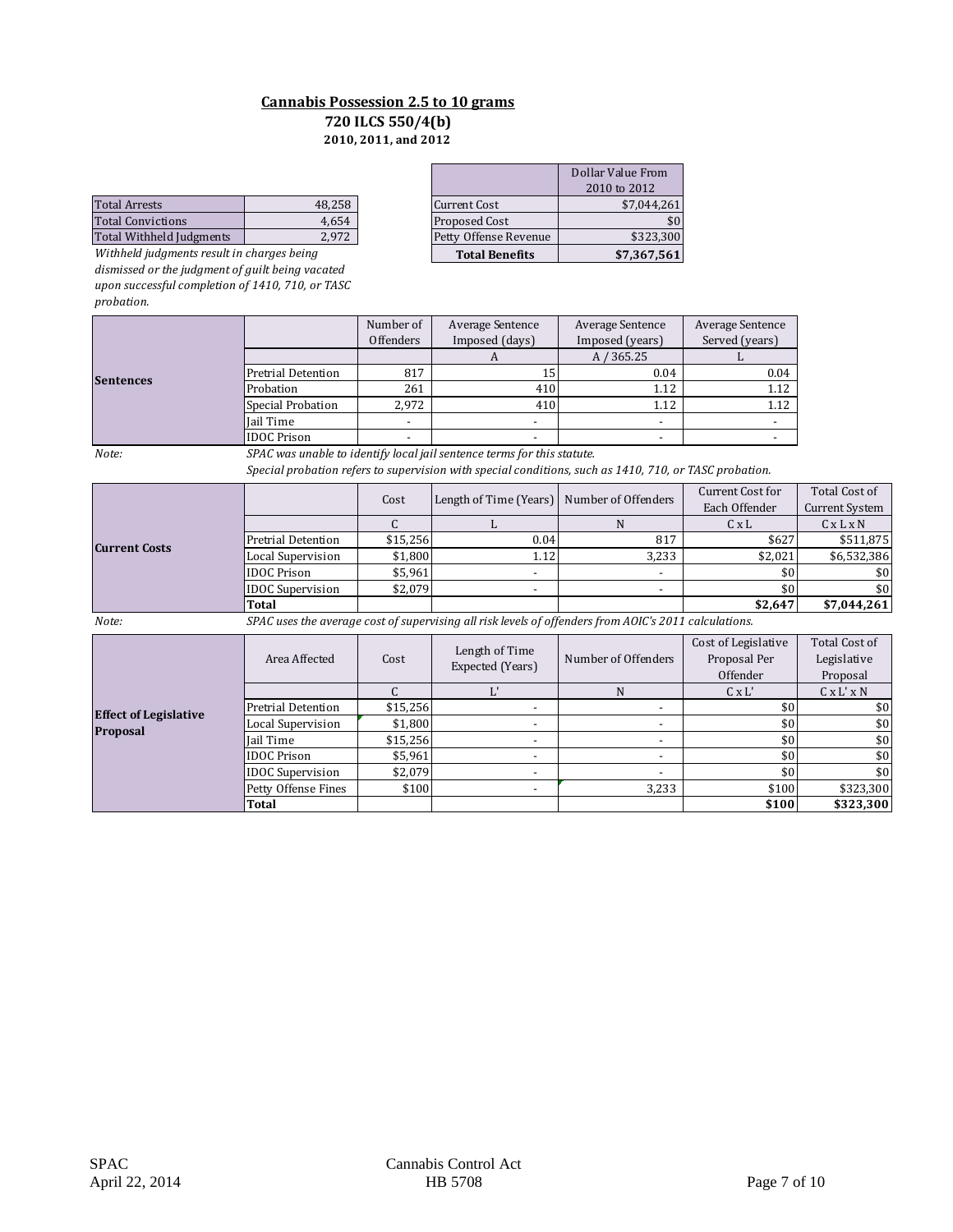#### **720 ILCS 550/4(c) Cannabis Possession 10 to 30 grams 2010, 2011, and 2012**

|                          |        |                       | 1010W1011    |
|--------------------------|--------|-----------------------|--------------|
| <b>Total Arrests</b>     | 19.005 | Current Cost          | \$12.372.467 |
| Total Convictions        | 3.620  | <b>Proposed Cost</b>  | \$0          |
| Total Withheld Iudgments | 1,873  | Petty Offense Revenue | \$260,900    |
|                          |        |                       |              |

*Withheld judgments result in charges being dismissed or the judgment of guilt being vacated upon successful completion of 1410, 710, or TASC probation.*

| 2010, 2011, and 2012                       |        |  |                       |                   |  |  |  |  |  |
|--------------------------------------------|--------|--|-----------------------|-------------------|--|--|--|--|--|
|                                            |        |  |                       | Dollar Value From |  |  |  |  |  |
|                                            |        |  |                       | 2010 to 2012      |  |  |  |  |  |
| Total Arrests                              | 19,005 |  | <b>Current Cost</b>   | \$12,372,467      |  |  |  |  |  |
| Total Convictions                          | 3,620  |  | Proposed Cost         | \$0 <sub>1</sub>  |  |  |  |  |  |
| Total Withheld Judgments                   | 1,873  |  | Petty Offense Revenue | \$260,900         |  |  |  |  |  |
| Withheld judgments result in charges being |        |  | <b>Total Benefits</b> | \$12,633,367      |  |  |  |  |  |

|           |                           | Number of<br>Offenders | Average Sentence<br>(days) | Average Sentence<br>Imposed (years) | Average Sentence<br>Served (years) |
|-----------|---------------------------|------------------------|----------------------------|-------------------------------------|------------------------------------|
|           |                           |                        | A                          | A / 365.25                          |                                    |
| Sentences | <b>Pretrial Detention</b> | 2,609                  | 44                         | 0.12                                | 0.12                               |
|           | Probation                 | 624                    | 593                        | 1.62                                | 1.62                               |
|           | Special Probation         | 1,873                  | 593                        | 1.62                                | 1.62                               |
|           | Jail Time                 |                        |                            |                                     |                                    |
|           | <b>IDOC Prison</b>        | 112                    |                            | 1.40                                | 0.42                               |

*Note:*

*Special probation refers to supervision with special conditions, such as 1410, 710, or TASC probation. Pretrial detention is calculated to include all offenders with probation or a prison sentence.*

|                      |                         | Cost     | Length of Time           | Number of | Current Cost for | Total Cost of         |
|----------------------|-------------------------|----------|--------------------------|-----------|------------------|-----------------------|
|                      |                         |          | (Years)                  | Offenders | Each Offender    | <b>Current System</b> |
|                      |                         |          |                          |           | $C \times L$     | $C \times L \times N$ |
| <b>Current Costs</b> | Pretrial Detention      | \$15,256 | 0.12                     | 2,609     | \$1,838          | \$4,794,874           |
|                      | Probation               | \$1.800  | 1.62                     | 2.497     | \$2.922          | \$7,297,188           |
|                      | <b>IDOC Prison</b>      | \$5,961  | 0.42                     | 112       | \$2,504          | \$280,405             |
|                      | <b>IDOC</b> Supervision | \$2,079  | $\overline{\phantom{a}}$ |           |                  | \$0                   |
|                      | <b>Total</b>            |          |                          |           | \$7,264          | \$12,372,467          |

*Note: SPAC uses the average cost of supervising all risk levels of offenders from AOIC's 2011 calculations.*

|                              | Area Affected           | Cost     | Length of Time<br>Expected (Years) | Number of<br><b>Offenders</b> | Cost of Legislative<br>Proposal Per<br>Offender | Total Cost of<br>Legislative<br>Proposal |
|------------------------------|-------------------------|----------|------------------------------------|-------------------------------|-------------------------------------------------|------------------------------------------|
|                              |                         |          |                                    | N                             | $C \times L'$                                   | $C \times L' \times N$                   |
| <b>Effect of Legislative</b> | Pretrial Detention      | \$15,256 | $\overline{\phantom{a}}$           |                               | \$0                                             | \$0                                      |
| <b>Proposal</b>              | Probation               | \$1,800  | ۰                                  | ۰                             | \$0                                             | \$0                                      |
|                              | Jail Time               | \$15,256 | $\overline{\phantom{a}}$           | ٠                             | \$0                                             | \$0                                      |
|                              | <b>IDOC</b> Prison      | \$5,961  | $\overline{\phantom{a}}$           |                               | \$0                                             | \$0                                      |
|                              | <b>IDOC</b> Supervision | \$2,079  | $\overline{\phantom{a}}$           | $\overline{\phantom{a}}$      | \$0                                             | \$0                                      |
|                              | Petty Offense Fines     | \$100    | $\overline{\phantom{a}}$           | 2,609                         | \$100                                           | \$260,900                                |
|                              | Total                   |          |                                    |                               | \$100                                           | \$260,900                                |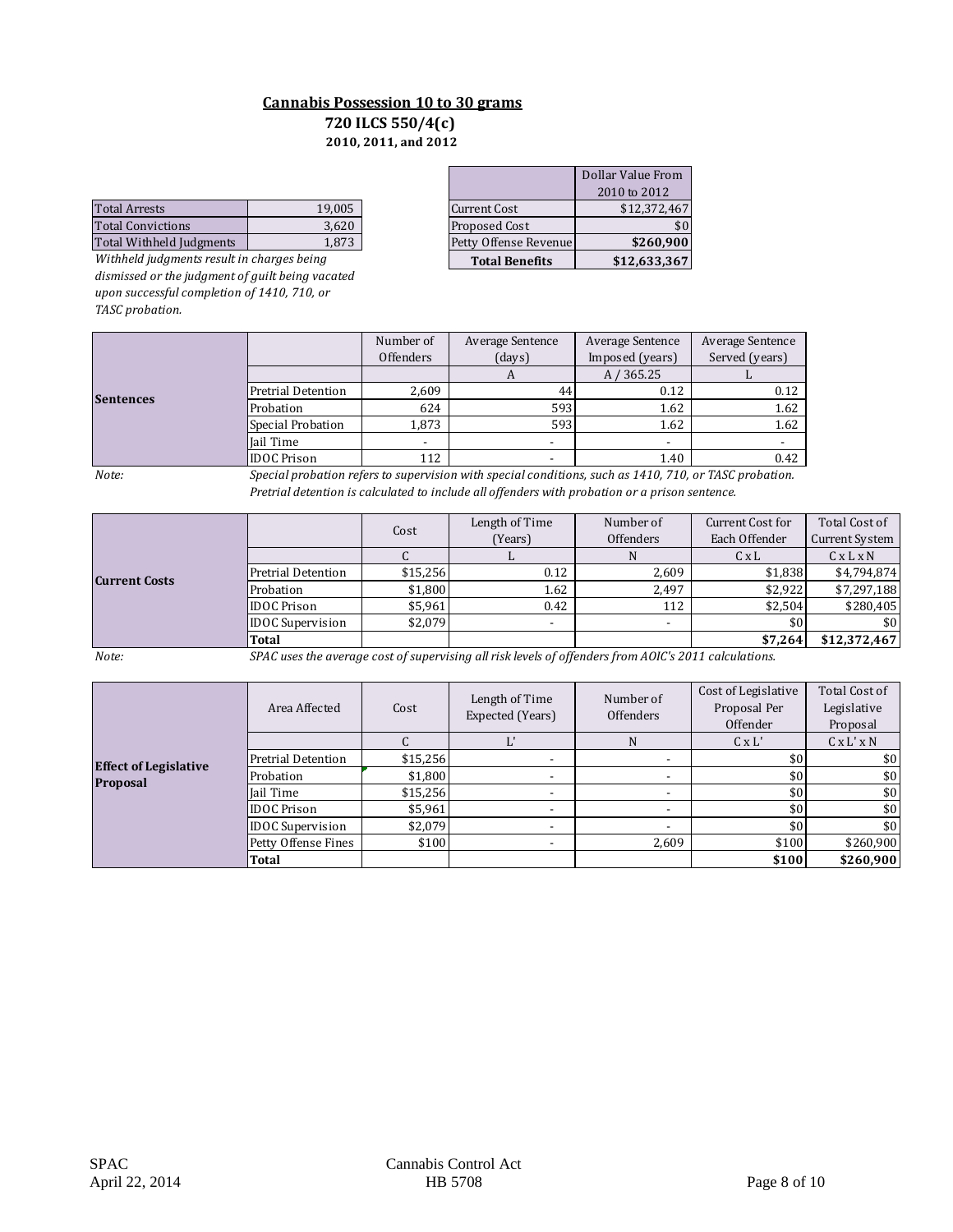#### **Cannabis Possession 30 to 500 grams 2010, 2011, and 2012 720 ILCS 550/4(d)**

| <b>Total Arrests</b>     | 7.284 | <b>Current Cost</b>  |                       | \$6.938.326 |
|--------------------------|-------|----------------------|-----------------------|-------------|
| <b>Total Convictions</b> | 1.592 | <b>Proposed Cost</b> |                       | \$7.728.392 |
| Total Withheld Judgments | 218   |                      | Petty Offense Revenue | \$0         |
|                          |       |                      |                       |             |

*Withheld judgments result in charges being dismissed or the judgment of guilt being vacated upon successful completion of 1410, 710, or TASC probation.*

|                                            |       |                       | Dollar Value From |
|--------------------------------------------|-------|-----------------------|-------------------|
|                                            |       |                       | 2010 to 2012      |
| <b>Total Arrests</b>                       | 7,284 | <b>Current Cost</b>   | \$6,938,326       |
| Total Convictions                          | 1,592 | <b>Proposed Cost</b>  | \$7,728,392       |
| Total Withheld Judgments                   | 218   | Petty Offense Revenue | \$0               |
| Withheld judgments result in charges being |       | <b>Total Benefits</b> | $-$ \$790,066     |

|                    |                    | Number of | Average Sentence                                                                                       | Average Sentence | <b>Average Sentence</b> |
|--------------------|--------------------|-----------|--------------------------------------------------------------------------------------------------------|------------------|-------------------------|
|                    |                    | Offenders | (days)                                                                                                 | Imposed (years)  | Served (years)          |
|                    |                    |           |                                                                                                        | A / 365.25       |                         |
| <b>Sentences</b>   | Pretrial Detention | 811       | 53                                                                                                     | 0.15             | 0.15                    |
|                    | Probation          | 856       | 730                                                                                                    | 2.00             | 2.00                    |
|                    | Special Probation  | 218       | 730                                                                                                    | 2.00             | 2.00                    |
|                    | Jail Time          |           | ۰                                                                                                      | -                |                         |
| CLASS 4            | <b>IDOC</b> Prison | 407       |                                                                                                        | 1.50             | 0.44                    |
| CLASS <sub>3</sub> | <b>IDOC</b> Prison | 37        |                                                                                                        | 2.86             | 0.96                    |
| Note:              |                    |           | Special probation refers to supervision with special conditions, such as 1410, 710, or TASC probation. |                  |                         |

|                      |                         | Cost     | Length of Time (Years) Number of Offenders |       | Current Cost for<br>Each Offender | Total Cost of<br><b>Current System</b> |
|----------------------|-------------------------|----------|--------------------------------------------|-------|-----------------------------------|----------------------------------------|
| <b>Current Costs</b> |                         |          |                                            |       | $C \times L$                      | $C \times L \times N$                  |
|                      | Pretrial Detention      | \$15,256 | 0.15                                       | 811   | \$2,214                           | \$1,795,342                            |
|                      | Probation               | \$1.800  | 2.00                                       | 1.074 | \$3,598                           | \$3,863,754                            |
| CLASS <sub>4</sub>   | <b>IDOC</b> Prison      | \$5,961  | 0.44                                       | 407   | \$2,623                           | \$1,067,496                            |
| CLASS <sub>3</sub>   | <b>IDOC</b> Prison      | \$5,961  | 0.96                                       | 37    | \$5,723                           | \$211,735                              |
|                      | <b>IDOC</b> Supervision | \$2.079  |                                            |       | \$0                               | \$0                                    |
|                      | Total                   |          |                                            |       | \$14,157                          | \$6,938,326                            |

*Note: SPAC uses the average cost of supervising all risk levels of offenders from AOIC's 2011 calculations.*

|                                                   |                       | Percent | Number                                                   |                       | Percent | Current Number  |
|---------------------------------------------------|-----------------------|---------|----------------------------------------------------------|-----------------------|---------|-----------------|
|                                                   | First Time Offender I | 73%1    |                                                          | 1.108 Probation       | 71%     | 1,074           |
| <b>Ratios for Dividing Effects Second Offense</b> |                       | 27%     |                                                          | 410 Incarceration     | 29%     | 444             |
|                                                   |                       |         |                                                          | Percent with Pretrial |         |                 |
|                                                   |                       |         |                                                          | Detention             | 53%     | 81 <sup>°</sup> |
| $N$ $\alpha$ to.                                  |                       |         | riminal history nexcentages salculated by CDAC from CUDI |                       |         |                 |

*Note: Criminal history percentages calculated by SPAC from CHRI.*

*Incarceration or probation percentages calculated by SPAC from the sentences imposed from 2010 to 2012.*

| <b>Effect of Legislative</b><br>Proposal | Area Affected                                                                                                             | Cost                     | Length of Time<br>Expected (Years) | Number of Offenders      | Cost of Legislative<br>Proposal Per<br>Offender | Total Cost of<br>Legislative<br>Proposal |
|------------------------------------------|---------------------------------------------------------------------------------------------------------------------------|--------------------------|------------------------------------|--------------------------|-------------------------------------------------|------------------------------------------|
|                                          |                                                                                                                           | C                        | $L^{\prime}$                       | N                        | $C \times L'$                                   | $C \times L' \times N$                   |
| <b>First Offense</b>                     | Pretrial Detention                                                                                                        | \$15,256                 | 0.15                               | 592                      | \$2,214                                         | \$1,310,600                              |
|                                          | Probation                                                                                                                 | \$1,800                  | 2.00                               | 784                      | \$3,598                                         | \$2,820,540                              |
|                                          | Iail Time                                                                                                                 | \$15,256                 | 0.35                               | 324                      | \$5,414                                         | \$1,754,870                              |
|                                          | <b>IDOC Prison</b>                                                                                                        | \$5,961                  | $\overline{\phantom{a}}$           | $\overline{\phantom{a}}$ | \$0                                             | \$0                                      |
|                                          | <b>IDOC</b> Supervision                                                                                                   | \$2,079                  | ٠                                  | $\overline{\phantom{a}}$ | \$0                                             | \$0                                      |
|                                          | Petty Offense Fines                                                                                                       |                          | $\overline{\phantom{a}}$           | $\overline{\phantom{a}}$ | \$0                                             | \$0                                      |
|                                          | Total                                                                                                                     |                          |                                    |                          | \$11,226                                        | \$5,886,010                              |
| Second or Subsequent                     | Pretrial Detention                                                                                                        | \$15,256                 | 0.15                               | 219                      | \$2,214                                         | \$484,742                                |
|                                          | Probation                                                                                                                 | \$1,800                  | 2.00                               | 290                      | \$3,598                                         | \$1,043,213                              |
|                                          | <b>IDOC Prison</b>                                                                                                        | \$5,961                  | 0.44                               | 120                      | \$2,623                                         | \$314,426                                |
|                                          | <b>IDOC Supervision</b>                                                                                                   | \$2,079                  | $\overline{\phantom{a}}$           | $\overline{\phantom{a}}$ | \$0                                             | \$0                                      |
|                                          | Petty Offense Fines                                                                                                       | $\overline{\phantom{a}}$ | ٠                                  | $\overline{\phantom{a}}$ | \$0                                             | \$0                                      |
|                                          | Total                                                                                                                     |                          |                                    |                          | \$8,434                                         | \$1,842,382                              |
| <b>TOTAL EFFECT</b>                      |                                                                                                                           |                          |                                    |                          | \$19,660                                        | \$7,728,392                              |
| Note:                                    | For this Misdemeanor Class A offense, SPAC assumes all offenders who receive jail time get the maximum sentence length of |                          |                                    |                          |                                                 |                                          |

*For this Misdemeanor Class A offense, SPAC assumes all offenders who receive jail time get the maximum sentence length of one year, with day-for-day and pretrial detention credits reducing the length of stay.*

*For Class 4 offenses, SPAC estimated these offenders would receive the same length of stay as current 550/4(d) Class 4 offenders held by IDOC.*